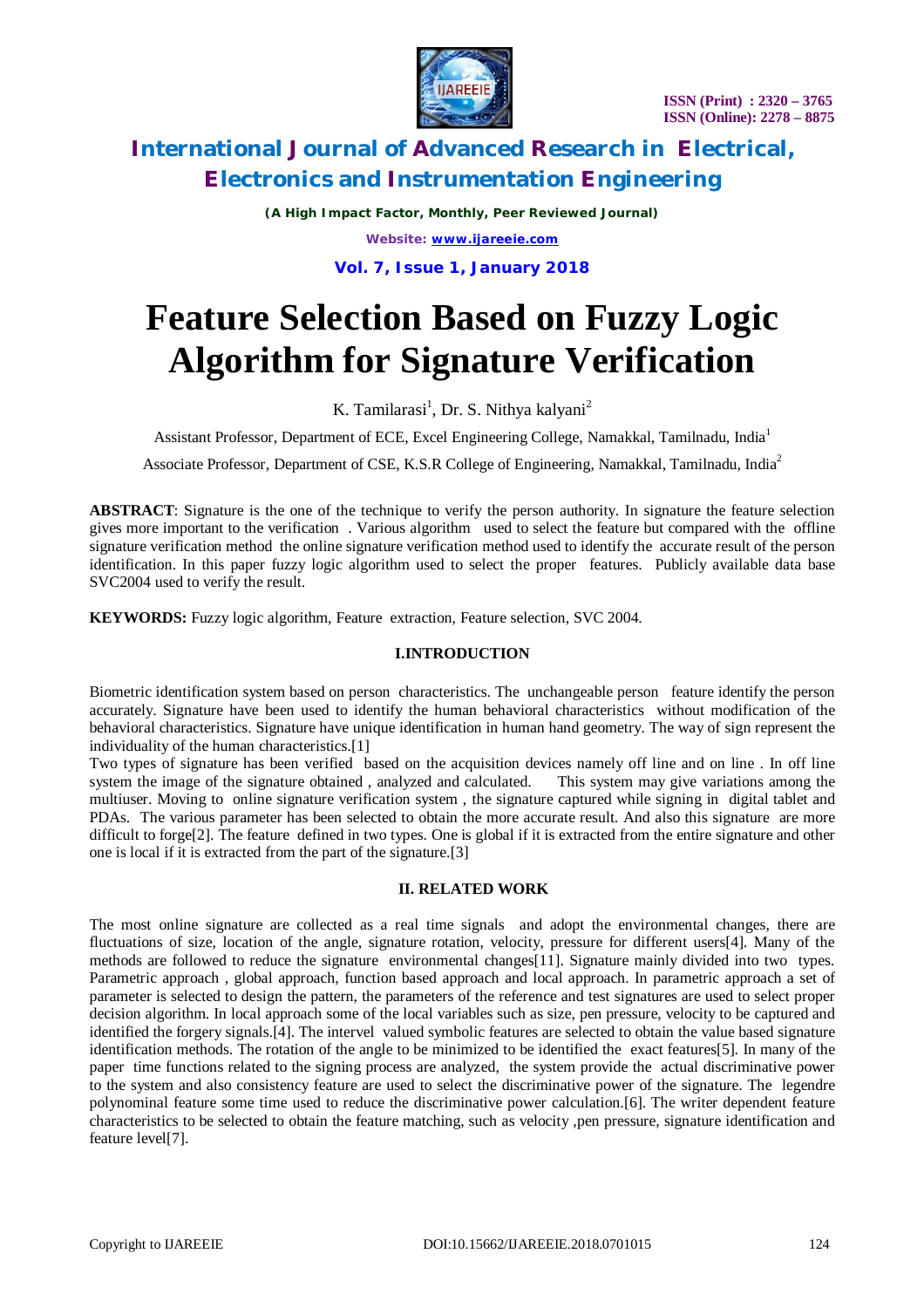

*(A High Impact Factor, Monthly, Peer Reviewed Journal)*

*Website: [www.ijareeie.com](http://www.ijareeie.com)*

# **Vol. 7, Issue 1, January 2018**

### **III. PREPROCESSING**

Preprocessing is a method to remove the unwanted images in the original signature. There might be noises, distortion and fluctuations in the amount. So the signature should be preprocessed before verification. Some smoothing and normalization methods are used to remove the noise.

#### **a)Smoothing**

Smoothing is the one of the process to remove the noises in the image. the signature curve represented  $x(n) = {x1(n),y1(n),n=1,2,......}$ . Each point in the curve fitted by smoothing algorithm with six point . the first and last point are calculated using the below expression.[4]. The first point is

 $x(n) = [a(n)*b(n)]*b(n)*b(n)$  ------------1

where

n- represents no of users. a,b are the geniue and forgery users.Maximum no of users 40. The middle point to be obtained  $X(n-5)=\left[a(n-5)*b(n-5)*b(n-5)\right]$  ----------2.

#### **b)Normalization**

The statistical method used to identify normalization of the smoothed signal. The mean and standard deviations are used to calculate the normalization value of the signal. Mean value of the signature is zero and variance goes to one. The normalized histogram equalization value using linear normalization with respect to white matter distribution is given by [8].

Gij=fiσi(µi+σi)-------------------3 The fi - the fabonics series of the images.

σi-variance of the image.

µi-standard deviation of the image.

# **IV. PROPOSED METHOD**

In this paper the feature has been obtained from the publically available database SVC 2004. The image to be captured by digitalized tablet. And the selected genuine signature are compared with training phase and test phase. The following diagram shows the selection process.



Fig 1. Feature selection process.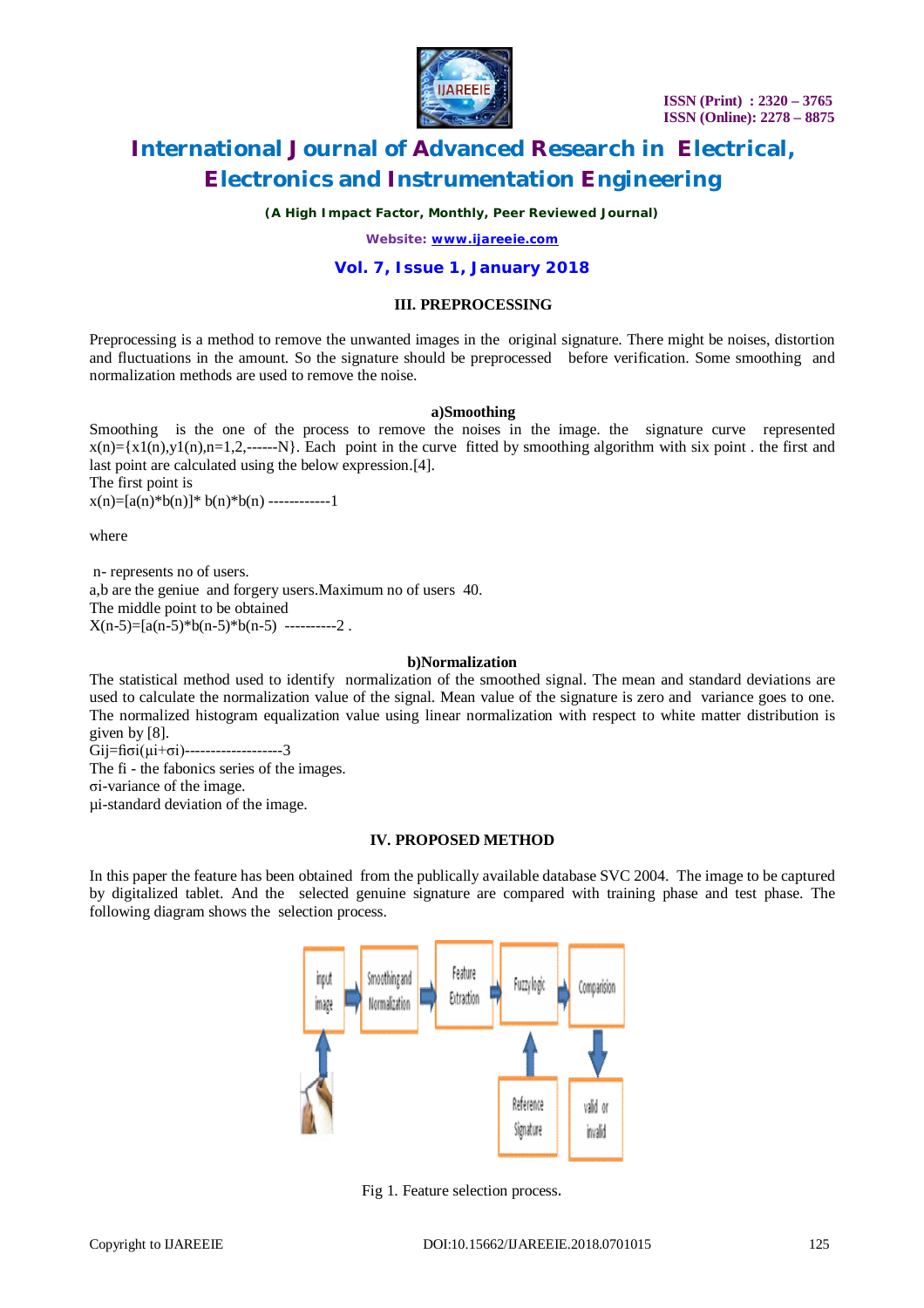

*(A High Impact Factor, Monthly, Peer Reviewed Journal)*

*Website: [www.ijareeie.com](http://www.ijareeie.com)*

# **Vol. 7, Issue 1, January 2018**

### Table 1: Extracted features

| <b>Extracted feature</b> | <b>Name of the feature</b> |  |  |
|--------------------------|----------------------------|--|--|
| Ef1                      | x-direction                |  |  |
| Ef2                      | y-direction                |  |  |
| Ef3                      | velocity                   |  |  |
| Ef4                      | pressure                   |  |  |
| Ef <sub>5</sub>          | displacement               |  |  |
| Ef6                      | Accerelation               |  |  |
| Ef7                      | Azimuth angle              |  |  |
| Ef8                      | Attitude angle             |  |  |
| Ef9                      | Time                       |  |  |
| Ef10                     | Frequency                  |  |  |

The method used to identify the proper feature for the signature verification method.

#### **a)Feature extraction**

For the feature selection, the 10 original feature are extracted for our work. These are Ef1, Ef2, Ef3, Ef4, Ef5, Ef6, Ef7, Ef8, Ef9, Ef10. The table shows the selected features. Except the from the eight featur , Ef9 and Ef10 are selected as best feature by simple mathematical calculation.

#### **b)Fuzzy logic algorithm**

The fuzzy if then rule used to calculated the imperformance of the data in fuzzy set theory and fuzzy logic application. The fuzzy theory implemented with robustness with contrast and lightening function. The fuzzy tool was introduced by lotfit in 1962. The fuzzy system support the maximum, minimum, low and high variations. Fuzzy system suitable for approximate reasoning . The fuzzy system convert inputs to outputs[10]. All genuine signatures are connected with training signature. The training signature compared with genuine reference signature. After that test signature compared with the genuine signature. The fuzzy inference system used to identify the forgery signature with compared genuine signature. The ten extracted features are compared with reference signature.

#### **V. RESULT**

From the above mathematical calculation the Ef9 and Ef10 features are selected to give the more performance. The below table shows the comparision result of the best feature. The False acceptance rate ,false rejection rate and equal error rate are calculated to verified the result. The signature curve shows the various values of the signal.